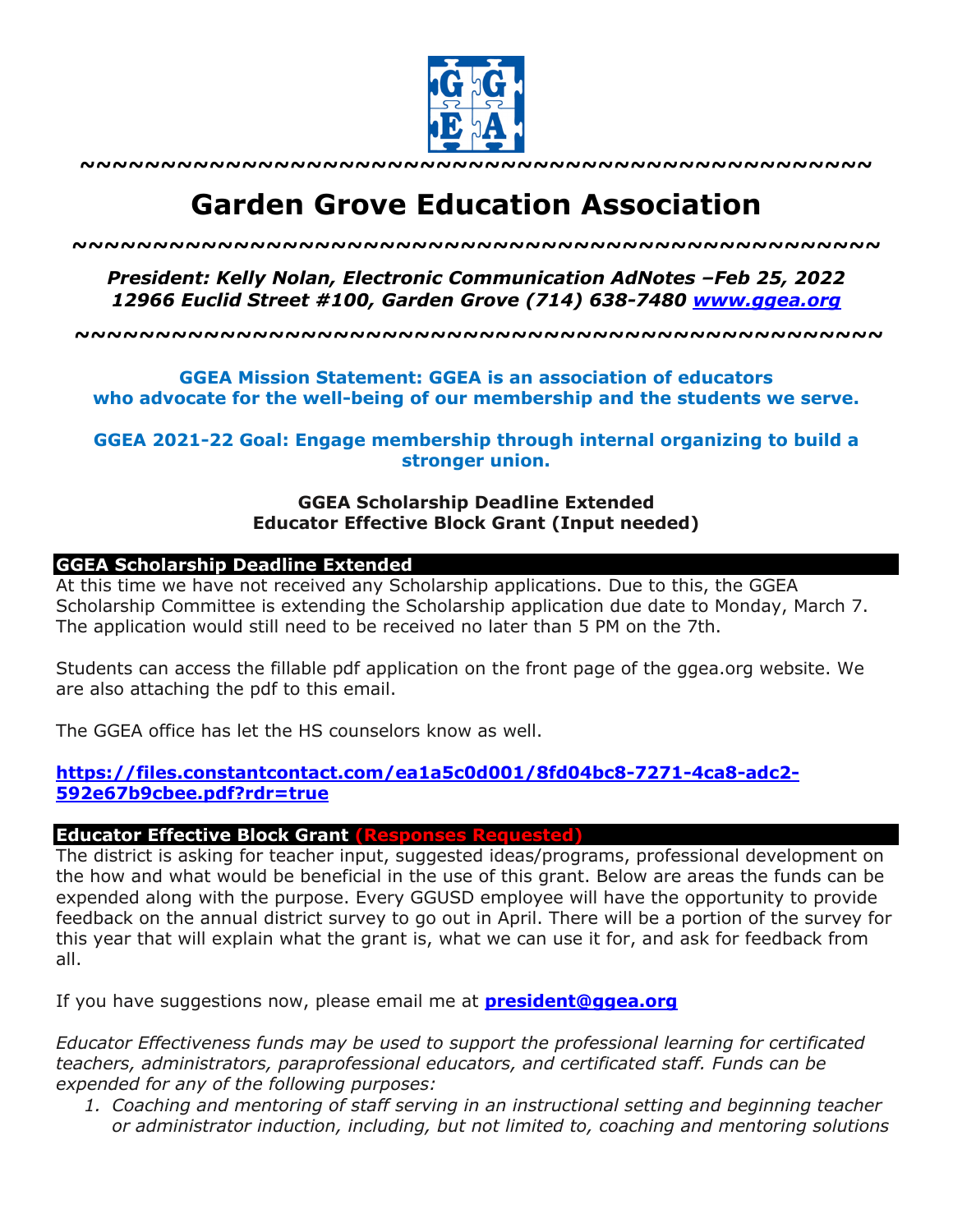*that address a local need for teachers that can serve all pupil populations with a focus on retaining teachers, and offering structured feedback and coaching systems organized around social-emotional learning, including, but not limited to, promoting teacher selfawareness, self-management, social awareness, relationships, and responsible decision making skills, improving teacher attitudes and beliefs about one's self and others, and supporting learning communities for educators to engage in a meaningful classroom teaching experience.*

- *2. Programs that lead to effective, standards-aligned instruction and improve instruction in literacy across all subject areas, including English language arts, history-social science, science, technology, engineering, mathematics, and computer science.*
- *3. Practices and strategies that reengage pupils and lead to accelerated learning.*
- *4. Strategies to implement social-emotional learning, trauma-informed practices, suicide prevention, access to mental health services, and other approaches that improve pupil well-being.*
- *5. Practices to create a positive school climate, including, but not limited to, restorative justice, training around implicit bias, providing positive behavioral supports, multitiered systems of support, transforming a schoolsite's culture to one that values diverse cultural and ethnic backgrounds, and preventing discrimination, harassment, bullying, and intimidation based on actual or perceived characteristics, including disability, gender, gender identity, gender expression, language, nationality, race or ethnicity, religion, or sexual orientation.*
- *6. Strategies to improve inclusive practices, including, but not limited to, universal design for learning, best practices for early identification, and development of individualized education programs for individuals with exceptional needs.*
- *7. Instruction and education to support implementing effective language acquisition programs for English learners, which may include integrated language development within and across content areas, and building and strengthening capacity to increase bilingual and biliterate proficiency.*
- *8. New professional learning networks for educators not already engaged in an educationrelated professional learning network to support the requirements of subdivision (c).*
- *9. Instruction, education, and strategies to incorporate ethnic studies curricula adopted pursuant to Section 51226.7 into pupil instruction for grades 7 to 12, inclusive.*
- *10.Instruction, education, and strategies for certificated and classified educators in early childhood education, or childhood development.*

## **Resources**

• EC 41480

**https://leginfo.legislature.ca.gov/faces/codes\_displaySection.xhtml?sectionNu m=41480.&lawCode=EDC**

• Educator Effectiveness Funds **https://www.cde.ca.gov/pd/ee/eef2021faq.asp**

**~~~~~~~~~~~~~~~~~~~~~~~~~~~~~~~~~~~~~~~~~~~~**

#### *Together Everyone Achieves More*

**~~~~~~~~~~~~~~~~~~~~~~~~~~~~~~~~~~~~~~~~~~~~**

#### **Contact Information**

GGEA President: Kelly Nolan phone: 714-638-7480 fax: 714-638-9167 email:President, Kelly Nolan: **president@ggea.org** Executive Director, Paul Kim: **exec@ggea.org** Associate Staff Membership, Susan Kaylor: **membership@ggea.org**